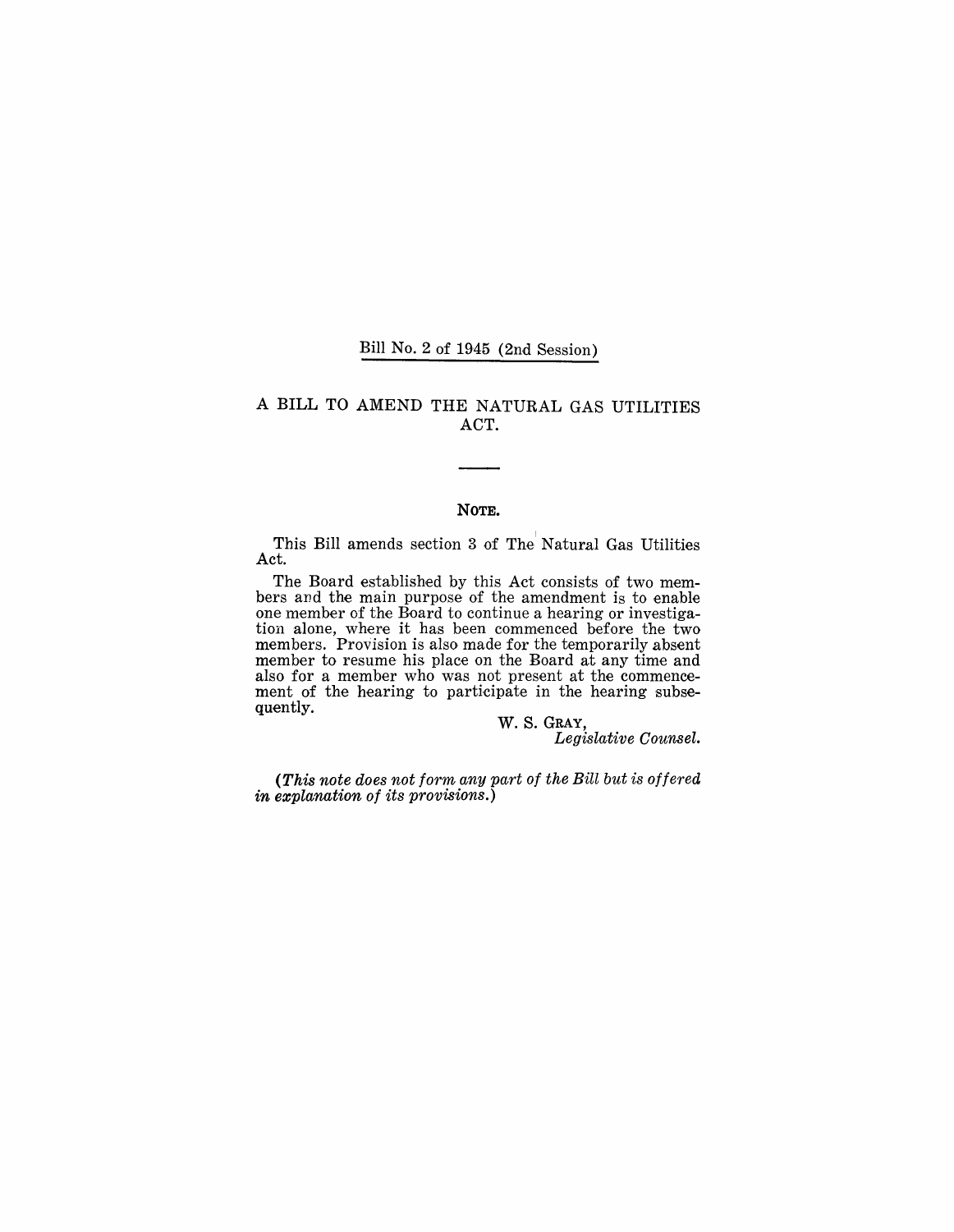## **BILL**

#### No.2 of 1945 (2nd Session)

An Act to amend The Natural Gas Utilities Act.

## *(Assented to* , 1945.)

HIS MAJESTY, by and with the advice and consent of the Legislative Assembly of the Province of Alberta, enacts as follows:

*1. The Natural Gas Ut'ilities Act,* being chapter 4 of the Statutes of Alberta, 1944, is hereby amended as to section 3 by adding immediately after subsection (2) thereof the following new subsections:

" $(2a)$  Where any hearing or investigation is or has heretofore been commenced before both members of the Board and a member is unable to attend on any day or days of such hearing or investigation for any reason whatsoever, the other member of the Board shall nevertheless have power to continue such hearing or investigation alone, and to conduct the said hearing or investigation in all respects as fully and effectively as if such hearing or investigation had been commenced before him alone, and make such decision thereon as he may deem proper.

*"(2b)* In case a member of the Board is unable to attend at such hearing or investigation as aforesaid, such member nevertheless shall have power and shall be qualified to resume his attendance at any time or from time to time at such hearing or investigation and take part therein until the termination thereof as fully and effectively as if he had been present continuously during such hearing or investigation, and any decision given by the Board pursuant to subsection  $(2a)$  or this subsection following upon the conclusion of such hearing or investigation shall be valid and effective notwithstanding the absence from time to time of a member during such hearing or investigation.

" $(2c)$  Where any hearing or investigation is commenced before one member of the Board, the other member shall nevertheless have power and shall be qualified to participate at any time or from time to time in such hearing or investigation until the conclusion thereof and to participate in any decision of the Board thereon as fully and effectively as if he had been present during the whole of such hearing or investigation."

**2.** This Act shall come into force on the day upon which it is assented to.